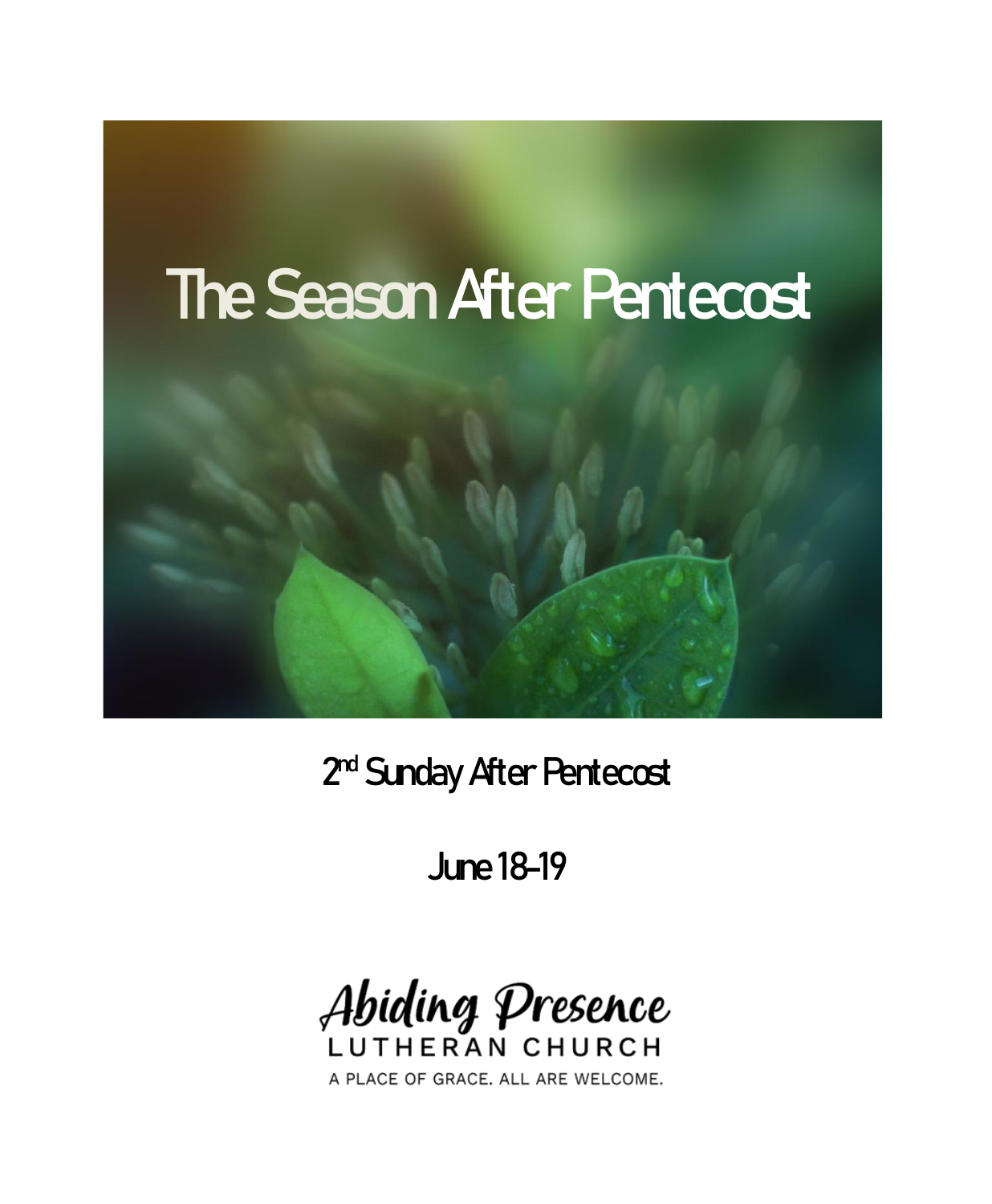# **Welcome to Worship**

*This Sunday's texts paint startling pictures of the horrific nature of sin. The church's repeated celebration of holy communion counters that tragic reality in a continued showing forth of the death of Jesus until he comes again. It is a dramatic declaration of "how much God has done for you."*

**Prelude Prelude and Fugue in G Major, BWV 541** J. S. Bach

*Shelbie Simmons, organ*

#### *Stand*

#### **Confession and Forgiveness**

*All may make the sign of the cross, the sign that is marked at baptism, as the presiding minister begins.*

 $\mathbb{E}$  Blessed be the holy Trinity, $\pm$  one God, whose steadfast love endures forever.

**Amen.**

Let us confess our sin in the presence of God and of one another.

Merciful God,

 **we confess that we have not followed your path but have chosen our own way. Instead of putting others before ourselves, we long to take the best seats at the table. When met by those in need, we have too often passed by on the other side. Set us again on the path of life. Save us from ourselves and free us to love our neighbors. Amen.**

 Hear the good news! God does not deal with us according to our sins but delights in granting pardon and mercy. In the name of  $\pm$  Jesus Christ, your sins are forgiven. You are free to love as God loves.

**Amen.**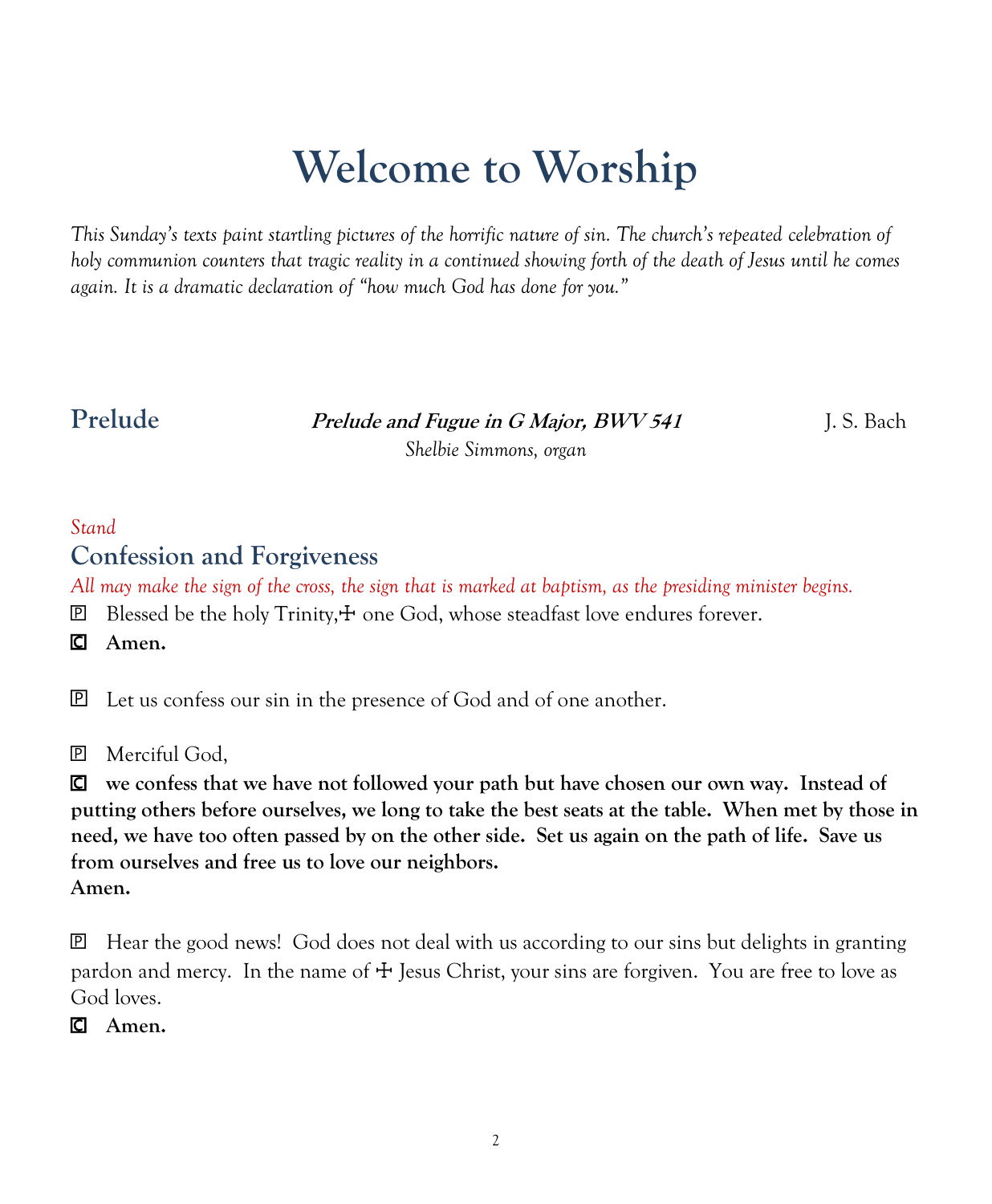#### **Gathering Hymn ELW** 673 **God,** *Whose Almighty Word*



Music: ITALIAN HYMN, Felice de Giardini, 1716-1796

# *Sit*

**Vacation Bible School Singers** 11:00 **Two By Two**

Brian Hehn and Mark Burrows **Swim Faster, Jonah!** Jacobson/Billingsey

#### *Stand*

#### **Greeting and Prayer of the Day**

 The grace of our Lord Jesus Christ, the love of God, and the communion of the Holy Spirit be with you all.

#### **And also with you.**

 Let us pray. O Lord God, we bring before you the cries of a sorrowing world. In your mercy set us free from the chains that bind us, and defend us from everything that is evil, through Jesus Christ, our Savior and Lord.

**Amen.**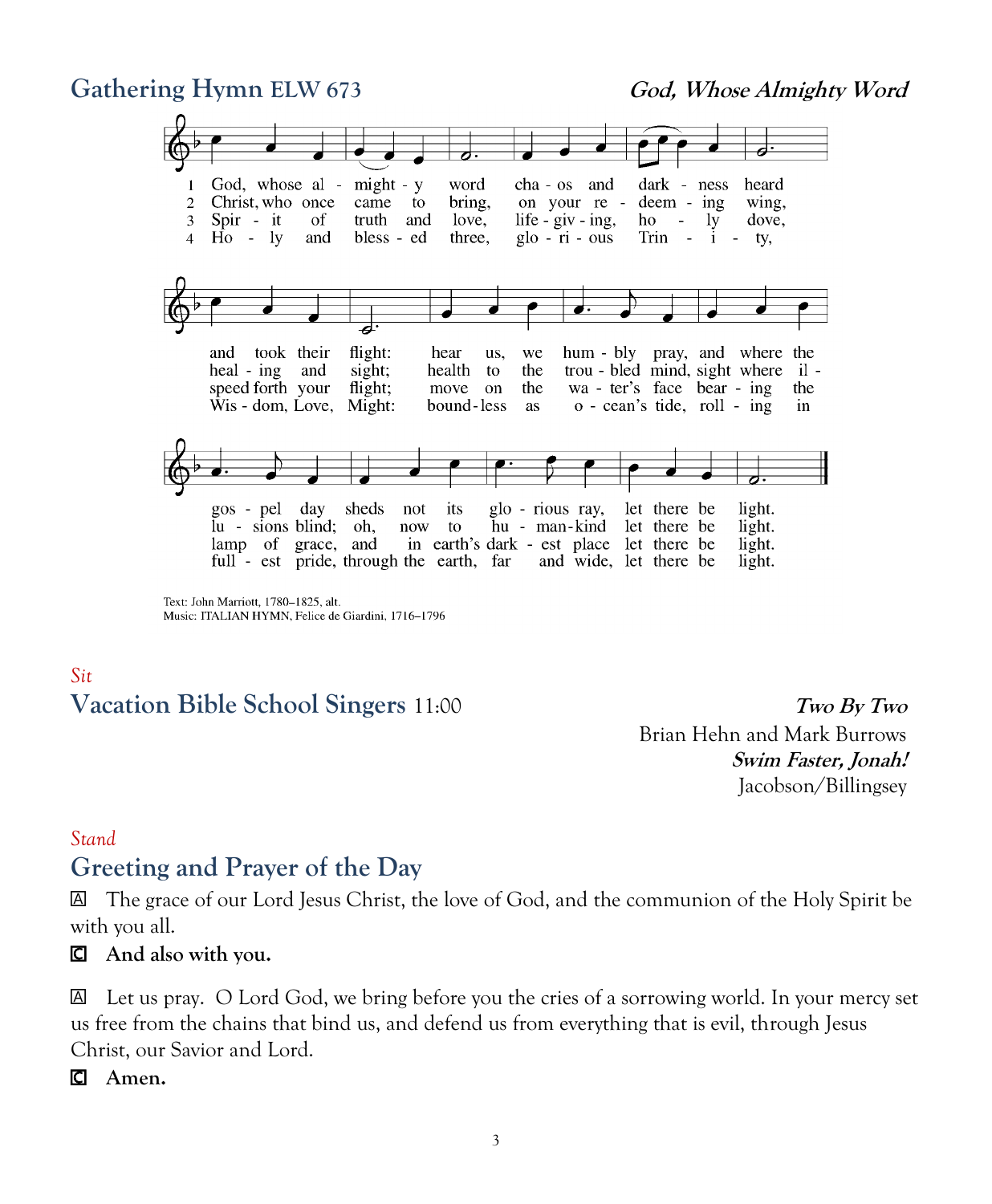#### *Sit* **Welcome and Announcements**

### **First Reading:** Isaiah 65:1-9 **Pew Bible page** 606

*The prophet announces God's impatience. The people's self-absorption is idolatry, and images of practices that displease God fill this reading. Like a vintner who crushes the grape to release the wine, God will use Israel's exile to establish a new community of the faithful.*

- Word of God, Word of life.
- **Thanks be to God.**

### **Second Reading: Galatians 3:23-29 Pew Bible page 947**

*For Paul, baptism is a powerful bond that unites people not only with God but with other believers. Those who call themselves children of God experience a transformation that removes prejudices of race, social class, or gender in favor of true unity in Christ.*

Word of God, Word of life.

**Thanks be to God.**

**Children's Message**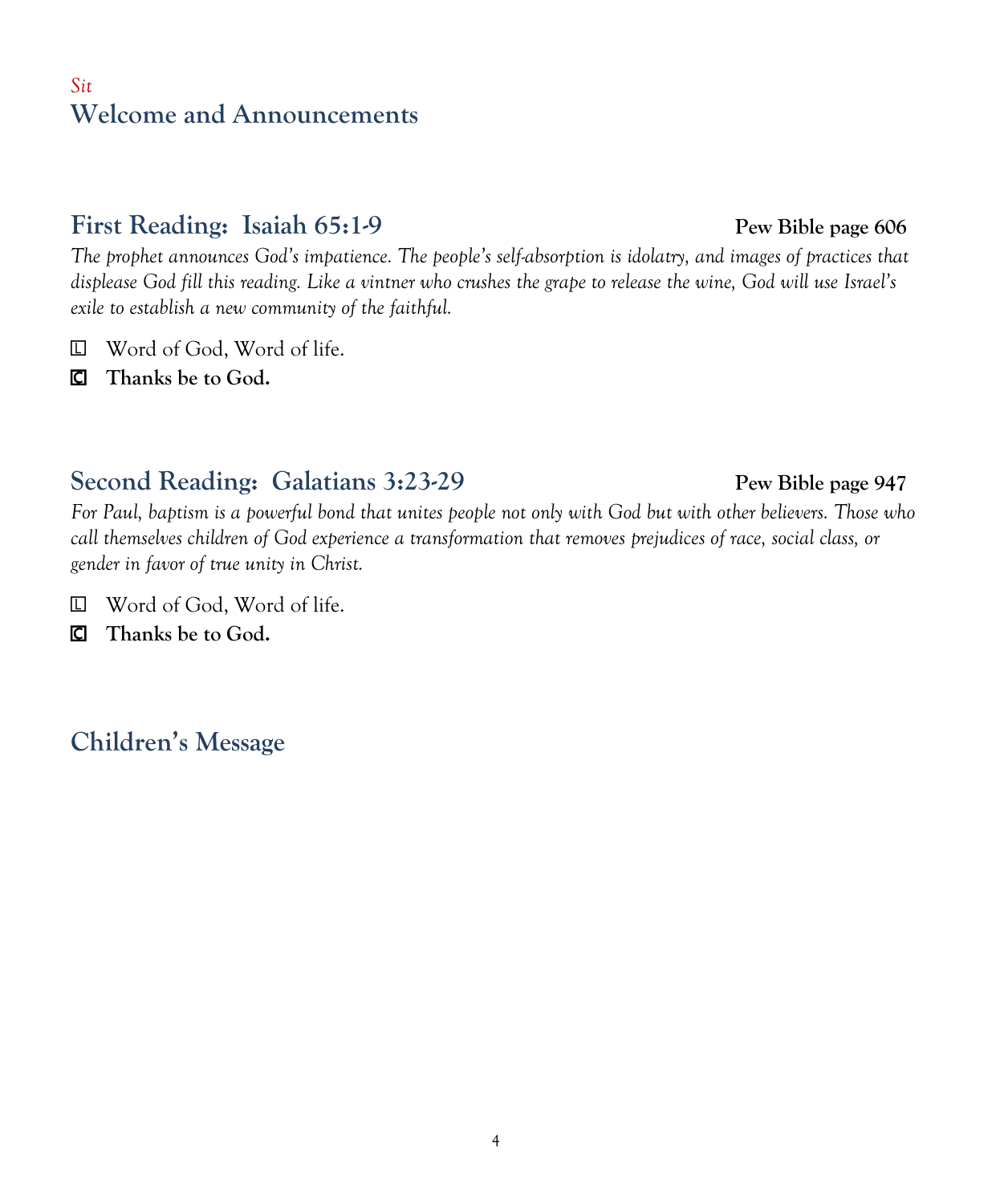#### *Stand* **Gospel Acclamation**



#### **Gospel: Luke 8:26-39 Pew Bible page 841**

The Holy Gospel according to Luke, the eighth chapter.

#### **Glory to you, O Lord.**

*Jesus' mission includes foreigners and his authority extends to the casting out of demons. Some who witness Jesus' work are seized with confusion and fear, but the man who was healed is commissioned to give testimony to God's mercy and power.*

The gospel of the Lord.

**Praise to you, O Christ.**

# *Sit*

**Sermon** Heather Hansen, Associate Pastor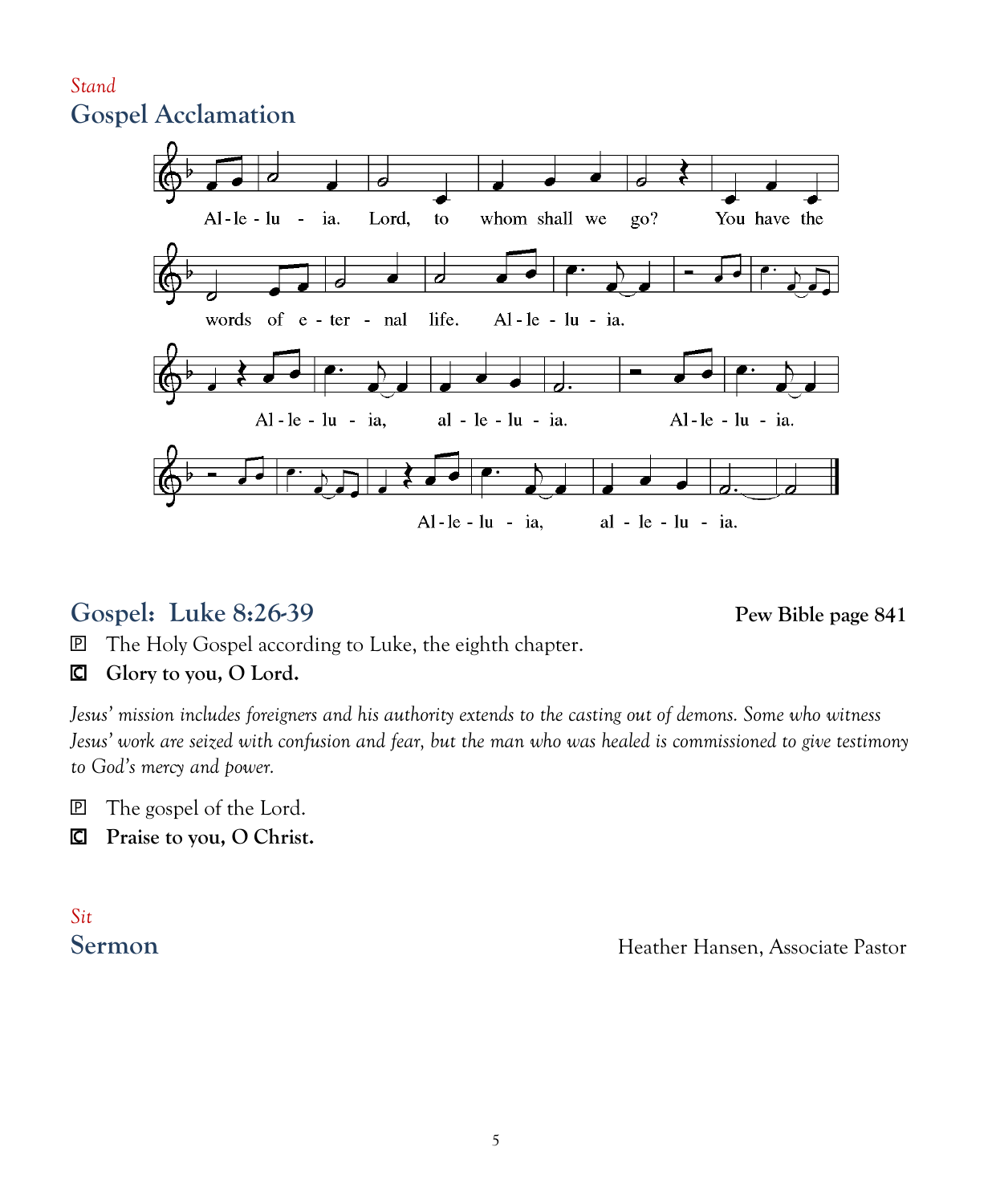

#### **Apostles' Creed**

Let us confess our faith using the words of the Apostles' Creed.

**I believe in God, the Father almighty, creator of heaven and earth.**

**I believe in Jesus Christ, God's only Son, our Lord, who was conceived by the Holy Spirit, born of the virgin Mary, suffered under Pontius Pilate, was crucified, died, and was buried; he descended to the dead. On the third day he rose again; he ascended into heaven, he is seated at the right hand of the Father, and he will come to judge the living and the dead.**

**I believe in the Holy Spirit, the holy catholic church, the communion of saints, the forgiveness of sins, the resurrection of the body, and the life everlasting. Amen.**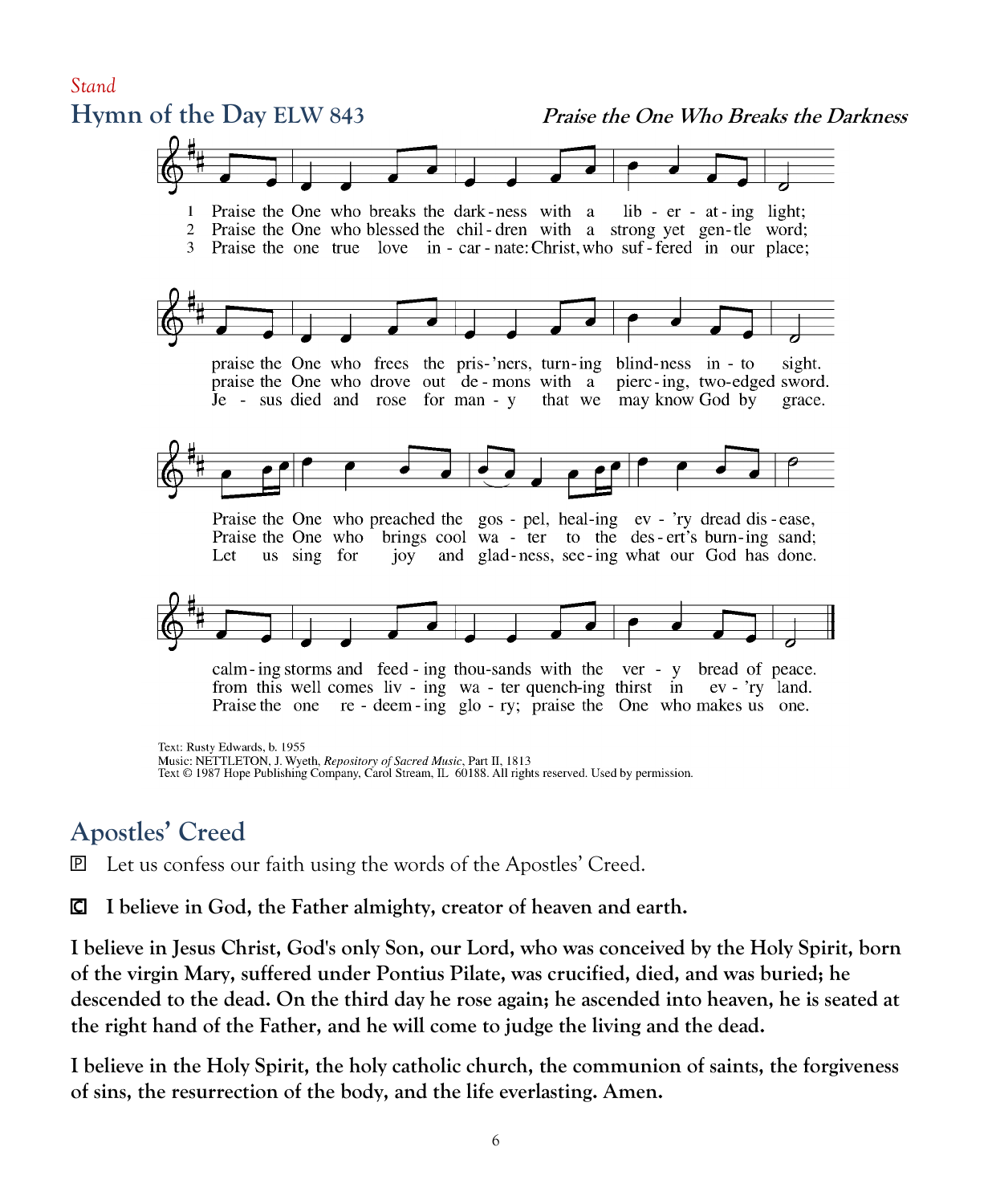#### **Prayers of Intercession**

 United in Christ and guided by the Spirit, we pray for the church, the creation, and all in need.

*Each petition ends with the response:*

- God of grace,
- **hear our prayer.**

 God of every time and place, in Jesus' name and filled with your Holy Spirit, we entrust these spoken prayers and those in our hearts into your holy keeping.

**Amen.**

### **Sharing God's Peace**

The peace of Christ be with you always.

**And also with you.**

Greet one another with a sign of God's peace saying **Peace be with you** or similar words.

#### *Sit* **Offering Message**

## **Offering Music** 5:30 **Be Thou My Vision** arr. Paul Manz *Shelbie Simmons, organ* 8:30, 11:00 **Be Thou My Vision** arr. James Curnow *Ross Ganske, trombone solo Stand*  **Offertory Response Come Let Us Eat**

| Come, let us eat, for now the feast is spread,  |  |
|-------------------------------------------------|--|
| come, let us eat, for now the feast is spread.  |  |
| Our Lord's body let us take together,           |  |
| our Lord's body let us take together.           |  |
| Come, let us drink, for now the wine is poured, |  |
| come, let us drink, for now the wine is poured. |  |
| Jesus' blood poured let us drink together,      |  |
| Jesus' blood poured let us drink together.      |  |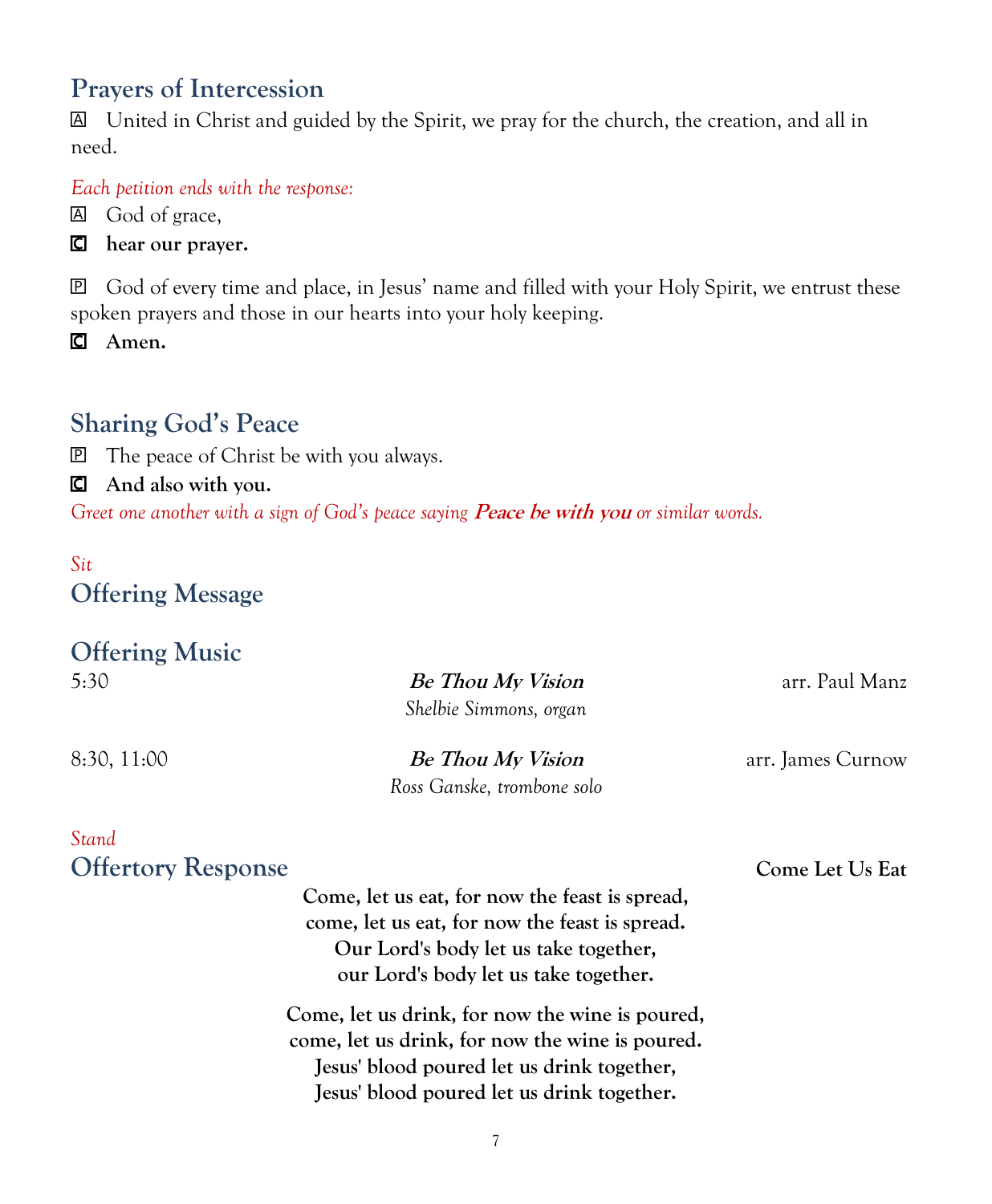#### **Offering Prayer**

 Let us pray: God of abundance: you have set before us a plentiful harvest. As we feast on your goodness, strengthen us to labor in your field, and equip us to bear fruit for the good of all, in the name of Jesus.

**Amen.**

#### **Great Thanksgiving**

- The Lord be with you.
- **And also with you.**
- Lift up your hearts.
- **We lift them to the Lord.**
- Let us give thanks to the Lord our God.
- **It is right to give our thanks and praise.**

It is indeed right, our duty and our joy, …we praise your name and join their unending hymn:

#### **Sanctus**

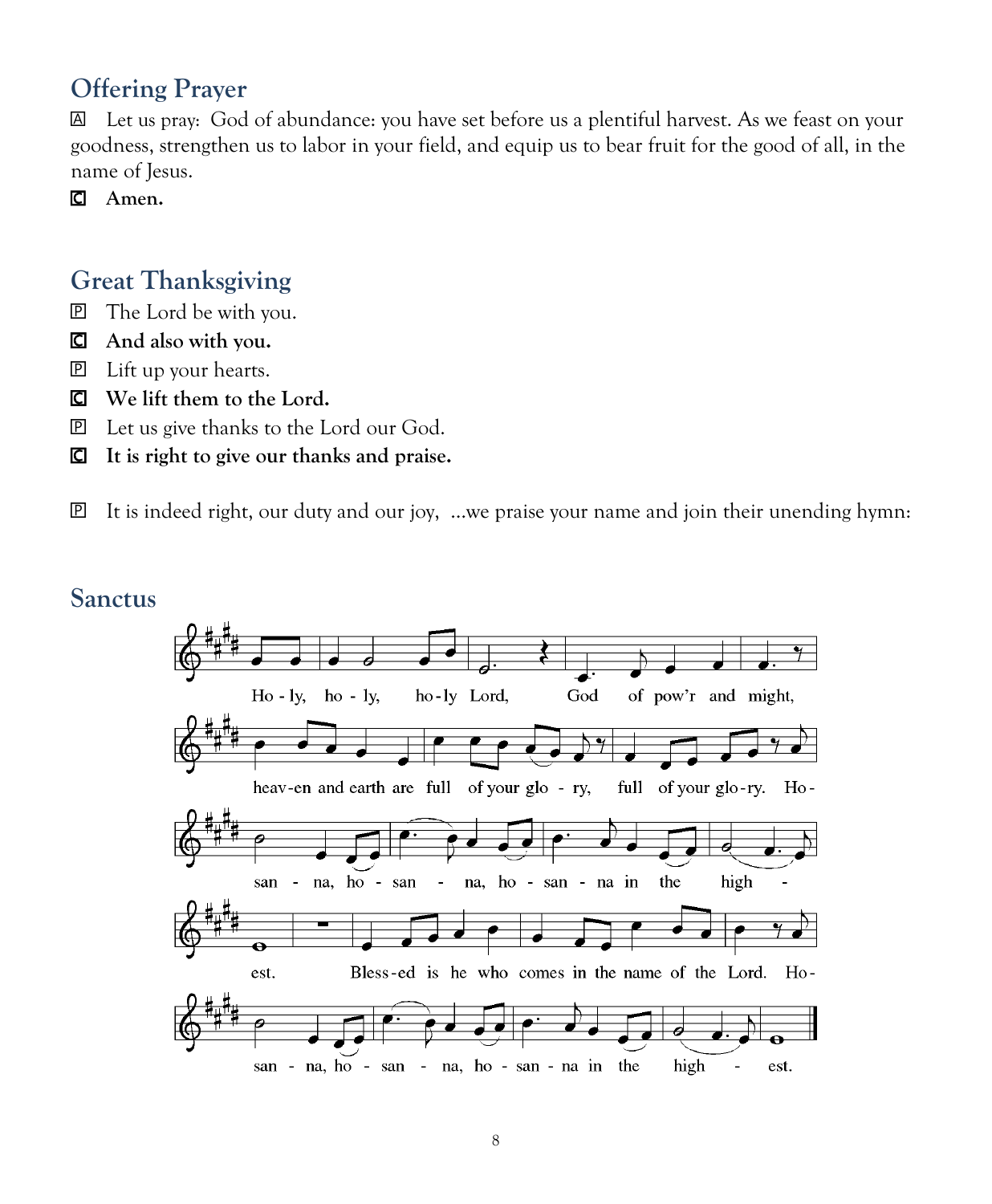### **Eucharistic Prayer**

 Blessed are you, O God of the universe. Your mercy is everlasting and your faithfulness endures from age to age…

Words of Institution

 With this bread and cup we remember our Lord's passover from death to life as we proclaim the mystery of faith:

#### **Christ has died. Christ is risen. Christ will come again.**

 O God of resurrection and new life: Pour out your Holy Spirit on us and on these gifts of bread and wine. Bless this feast. Grace our table with your presence.

#### **Come, Holy Spirit.**

 $\mathbb{P}$  Reveal yourself to us in the breaking of the bread. Raise us up as the body of Christ for the world. Breathe new life into us. Send us forth, burning with justice, peace, and love.

#### **Come, Holy Spirit.**

With your holy ones of all times and places, with the earth and all its creatures, with sun and moon and stars, we praise you, O God, blessed and holy Trinity, now and forever.

**Amen.**

### **The Lord's Prayer**

Gathered into one by the Holy Spirit, let us pray as Jesus taught us:

 **Our Father in heaven, hallowed be your name, your kingdom come, your will be done, on earth as in heaven. Give us today our daily bread. Forgive us our sins as we forgive those who sin against us. Save us from the time of trial and deliver us from evil. For the kingdom, the power, and the glory are yours now and forever. Amen.**

*Sit* **Invitation to Communion**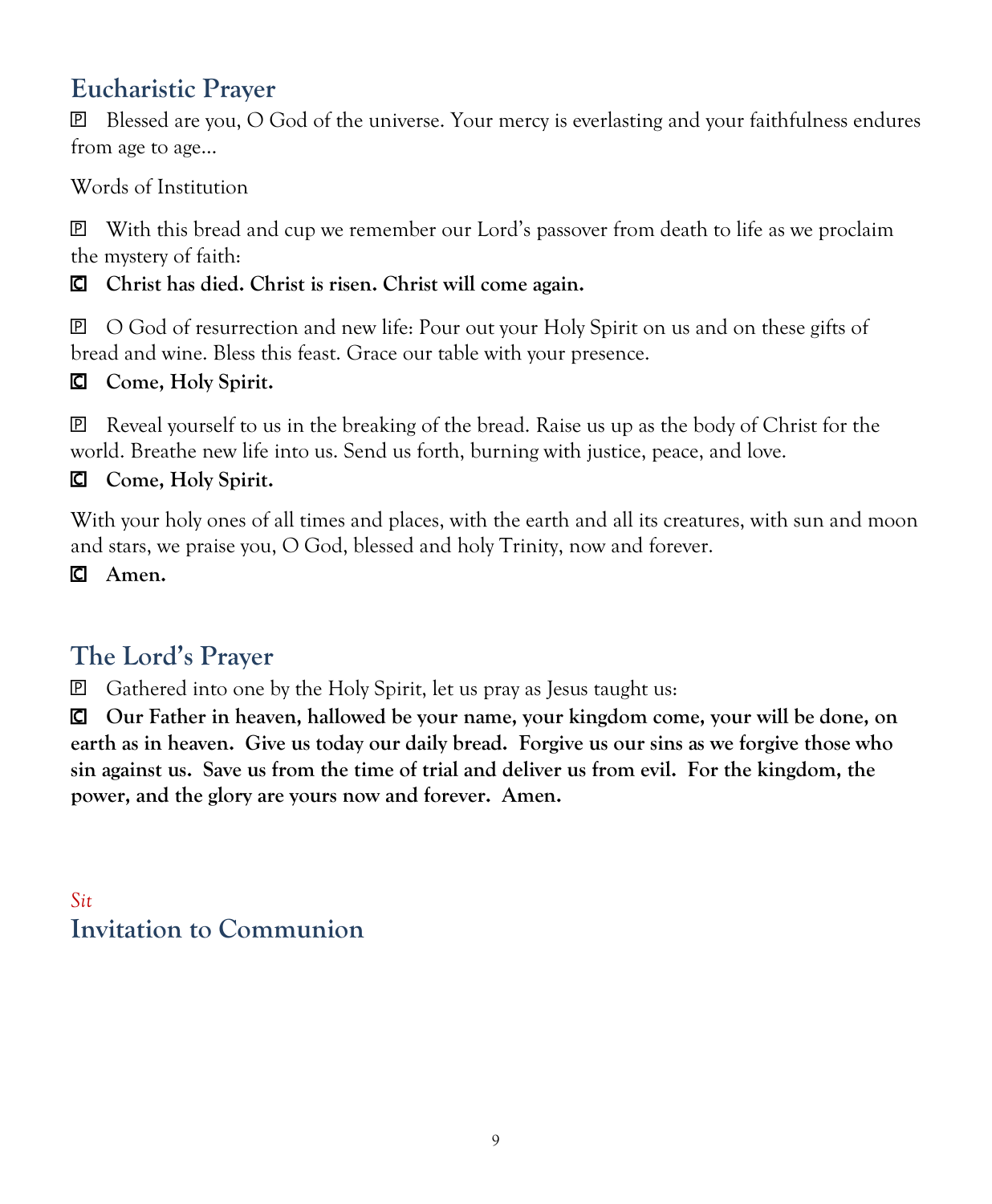### **Agnus Dei**



#### *Stand*

#### **Communion Blessing**

- The body and blood of our Lord Jesus Christ strengthen us and keep us in God's grace.
- **Amen.**

#### **Prayer after Communion**

 Let us pray: Life-giving God, through this meal you have bandaged our wounds and fed us with your mercy. Now send us forth to live for others, both friend and stranger, that all may come to know your love. This we pray in the name of Jesus.

**Amen.**

#### **Blessing**

 $\mathbb{P}$  The God of peace, Father,  $\pm$  Son, and Holy Spirit, bless you, comfort you, and show you the path of life this day and always.

**Amen.**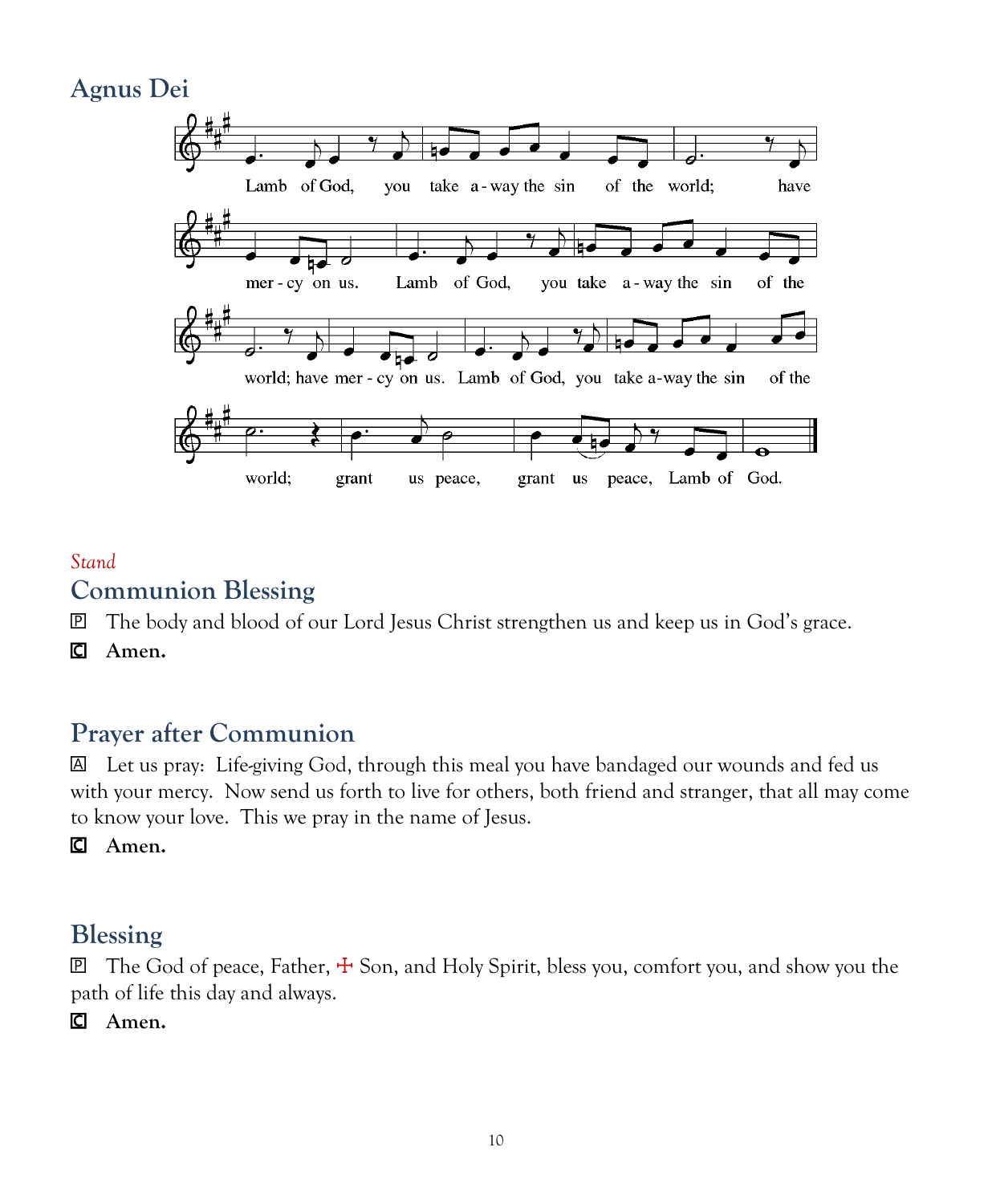

Text: Harry E. Fosdick, 1878-1969 Music: CWM RHONDDA, John Hughes, 1873-1932

#### **Dismissal**

- Go in peace. Love your neighbor.
- **Thanks be to God.**

**Postlude Variations on "Cwm Rhondda"** arr. Hal H. Hopson

*Shelbie Simmons, organ*